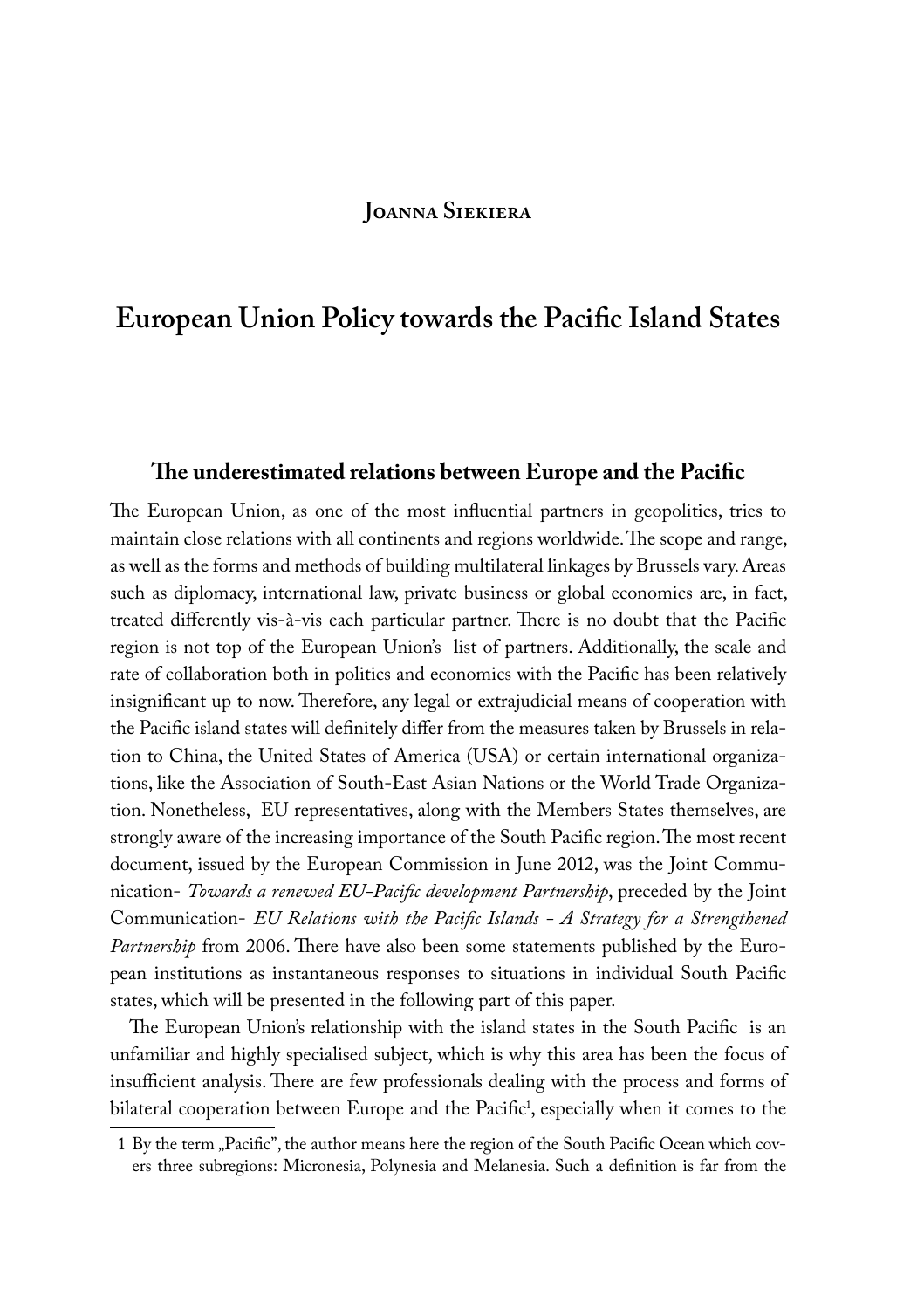legal terms. It is worth emphasising that according to Western experts, the Pacific area has an increasing role in the geopolitics of the 21st century. In the late 80s, when the process of regionalisation in the subcontinent started to be formalized<sup>2</sup>, a motto was launched "The Pacific Century". Under the slogan, statistics are gathered and analyses are made by politicians, businessmen, academics and journalists to defend the thesis that the Pacific region will finally become a politically and economically significant partner in the 21st century3 . The world's attention is nowadays focused mostly on South East Asia, neglecting at the same time the more numerous United Nations Member States in the Pacific<sup>4</sup>. What is necessary to add is that the region is evidently achieving primacy in geopolitical domination, while the Micronesian, Polynesian and Melanesian states are no longer isolated parties. They might *de facto* and *de iure* (after achieving international legal status as sovereign states), become new international business partners. What those entities can provide in return are attractive markets along with unexploited resources.

The countries of these two continents are part of the same western civilisational and legal culture. The island states are former colonies of the European metropolis, therefore they are more connected with EU members than with any Asian hyper-economy. What is more, they recognise their shared values and historical, political, economic and cultural ties. From the legal point of view, these groups of states have a high respect for the promotion of human rights and fundamental freedoms, democracy and the rule of law. They are aware of the need for heightened and efficient global and regional cooperation, mainly through the United Nations (UN), following the purposes and principles of the Charter<sup>5</sup>.

common understanding of the Pacific region as part of the Asian continent. It appears obvious that EU relations with the tycoons of Asia are on a high and well-developed level while collaboration with the Pacific island states remains neglected.

<sup>2</sup> More about the phenomenon of regionalisation in the South Pacific see: J. Siekiera, *International Cooperation among States in the South Pacific Region*, in: "Folia Iuridica Wratislaviensis" vol. 2, no. 2/2013, University of Wrocław, Wrocław 2013.

<sup>3</sup> "The Pacific Century" concept illustrates the expected and desired course of international relations in the 21st century on the Pacific Ocean, that is where world powers and the former colonial metropolis are extending their influences. According to the former Ambassador to Belgium, Luxembourg, the EU and NATO, Brendan Nelson: "Five of the world's economic powerhouses are in the Asia Pacific – US, China, India, Japan and the Republic of Korea" in: *Europe and the Asia Pacific*, in "Policy Briefs" No. 010/2012. More on this topic: S. Terry, *Where the wave of the future will crest?* in: "The Christian Science Monitor", 28.09.1982; H. Clinton, *America's Pacific Century*, in: "Foreign Policy" 11.11.2011; D. Rumley, *The Geopolitics of Asia-Pacific Regionalism in the 21st Century*, in: "The Otemon Journal of Australian Studies" 2005, vol. 31, p. 5−27.

<sup>4</sup> Interview with D. Zdziech, chairman of the Polish Association ANZORA (Australia, New Zealand and Oceania Research Association), Cracow 15.03.2013.

<sup>5</sup> The purposed and principles of the United Nations are written in the 1st chapter of the Charter of UN from 26 June 1945. Compare those values with the chapeau of the European Union –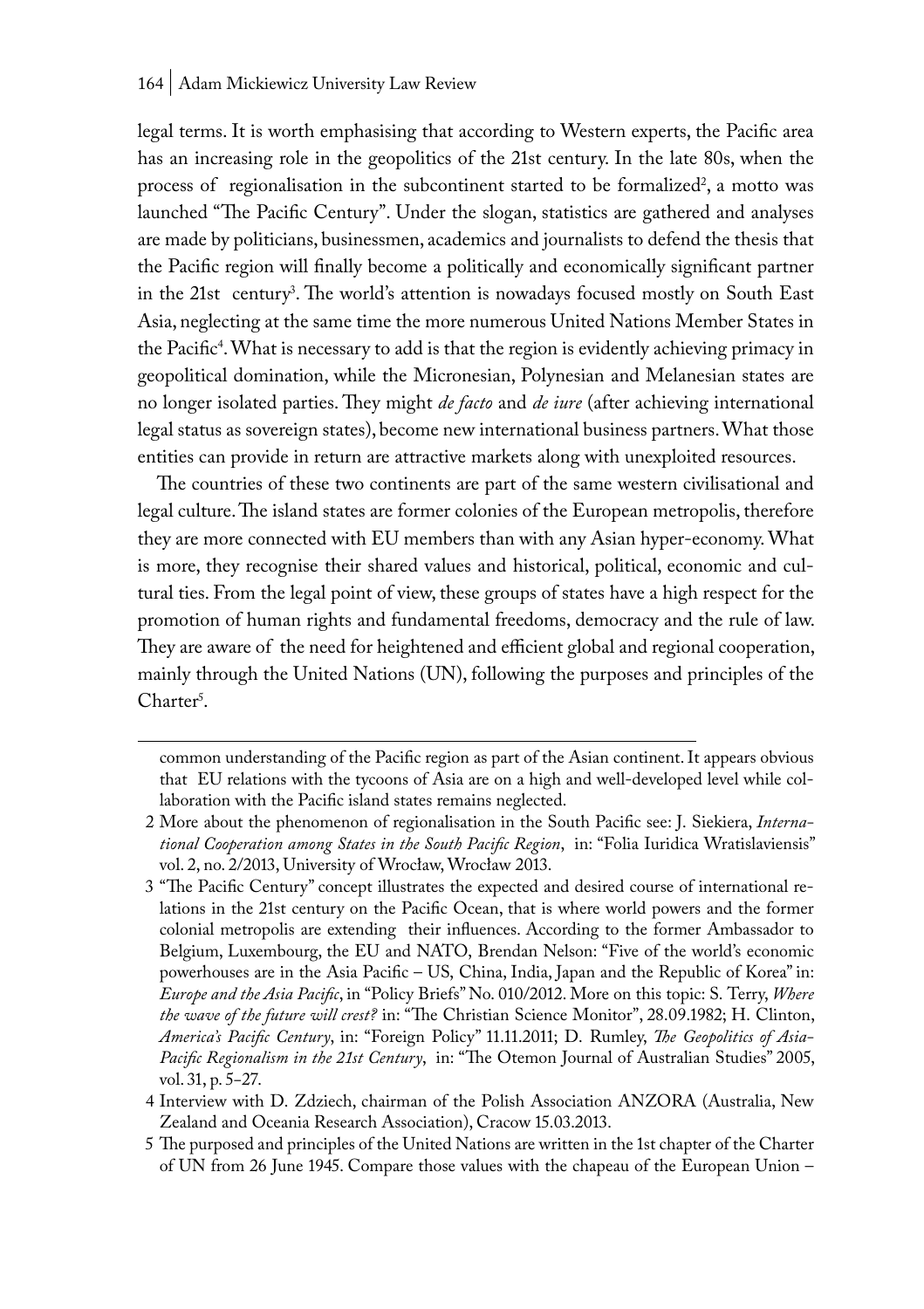## **European Union cooperation programs aimed towards the developing island states**

Before the particular programs directed by the European Union towards the Pacific states are presented, it is necessary to pay attention to the Pacific entities' varied forms of international legal status. Without going into details, one needs to be aware of the existence of three groups of countries. These are: 1) fully independent states<sup>6</sup>: (besides Australia and New Zealand as the largest and most developed countries in the region) Papua New Guinea, the Republic of Fiji, the Solomon Islands and the Republic of Vanuatu from Melanesia, the Republic of Kiribati and the Republic of Nauru from Micronesia and the Independent State of Samoa, the Kingdom of Tonga and Tuvalu from Polynesia; 2) dependent states, such as French Polynesia (dependent on France), the Hawaiian Islands (USA), the Eastern Island (Chile) and the Pitcairn Group of Islands (British Overseas Territories); 3) free associated states': the Republic of Palau, the Federated States of Micronesia and the Republic of the Marshall Islands (associated with the USA), Niue and the Cook Islands (associated with New Zealand). These two latter groups of countries are not independent, therefore they are not entitled to sovereignty nor to maintain their own international relations, such as entering into cooperation with intergovernmental organizations. Consequently, they can function and act on the international arena only through their partner states.

The Delegation of the European Union complements the embassies of the European Union members. This institution, based in Fiji<sup>8</sup>, has the geographical coverage of the Pacific region (regional organizations like the CROP agencies<sup>9</sup>), the Pacific sovereign states (so-called *Pacific countries of the African, Caribbean and Pacific Group*, P-ACP) and Overseas Countries and Territories, OCT. The Delegation provides and manages external assistance, on the basis of the EU budget and the European Development Fund,

Australia Partnership Framework adopted at the annual Foreign Ministers' on 29 October 2008.

<sup>6</sup> In accordance with art. 1 of the Montevideo Convention on the Rights and Duties of States from 26 December 1933.

<sup>7</sup> This specific international legal status can be chosen on the basis of e principle VI of the UN Resolution 1541 (XV) adopted on the Fourth Committee on 15 December 1960.

<sup>8</sup> There are also other Delegations of the EU in the South Pacific: the EU Delegation in Papua New Guinea, East Timor, Solomon Islands, Vanuatu and New Caledonia and Samoa. More about the institutional framework of those delegations: website of the delegations of the EU in the Pacific: http://eeas.europa.eu/delegations/fiji/eu\_pacific/political\_relations/ institutional\_framework/index\_en.htm.

<sup>9</sup> Council of Regional Organisations in the Pacific (CROP) is a family of agencies occupied by progressing and facilitating human development of the islands states, established in 1988. Websites of the Pacific Islands Forum: http://www.forumsec.org/pages.cfm/about-us/crop;website of the Secretariat of the Pacific Community: http://www.sopac.org/index.php/crop.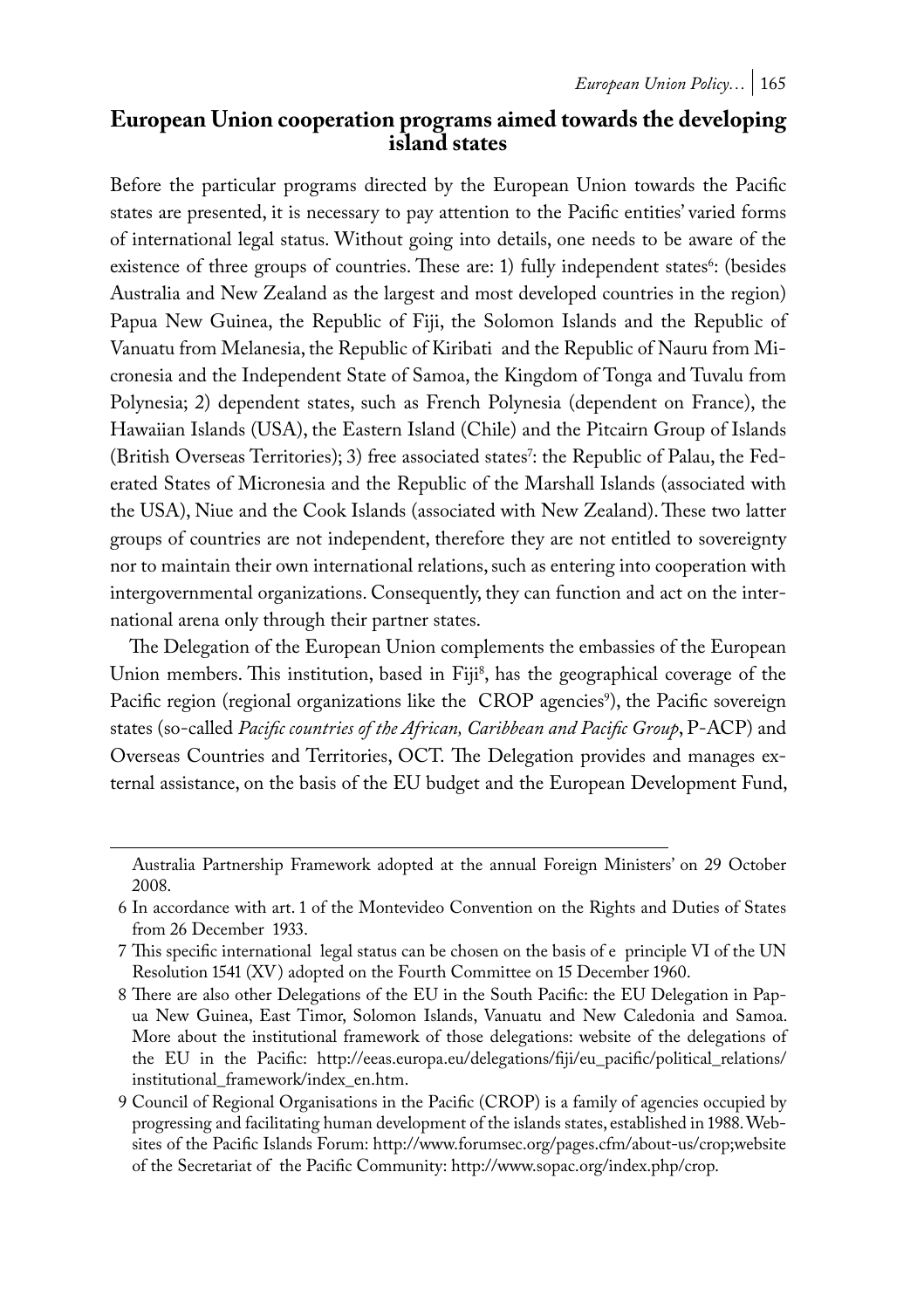which will be introduced later in this paper<sup>10</sup>. In 2005, Brussels undertook grand commitments to increase its aid programmes, as well as to improve the contribution of "non aid policies". The latter procedures include more efficient execution of the Millennium Development Goals ( $MDG$ ) of the  $UN<sup>11</sup>$  to meet challenges in developing countries. Additionally, the ACP states and the EU have agreed to enhance the political and legal dimension of their partnership by means of a more systematic and formal dialogue. Such discourse ought to be based on written, binding and executed principles of partnership as well as ownership. Moreover, the political aspect was enlarged to security issues. Other dimensions of cooperation between the two continents are good governance, democratic principles, human rights, and the rule of law, with the aim of being far more constructive and operational<sup>12</sup>.

In 2006, the Communication from the European Commission to the Council, the European Parliament and the European Economic and Social Committee, entitled "EU Relations with the Pacific Islands - A Strategy for a Strengthened Partnership" was issued<sup>13</sup>. This document was established in the context of the EU-ACP Partnership<sup>14</sup>. The Cotonou Agreement signed in 2000, after an amendment in 2010, remains the most comprehensive partnership agreement between 79 developing countries from Africa, the Caribbean, the Pacific and the European Union<sup>15</sup>. Former European Trade Commissioner, Peter Mandelson, said that the EU needed to build a new affiliation with the South Pacific states, which in turn would lead to a strengthening of the region, both in terms of economic and humanitarian development<sup>16</sup>. The two revisions (in 2005 and 2010) of the Agreement introduced , after over 30 years of cooperation, new challenges, such as state fragility, regional integration, aid effectiveness, food security and climate change<sup>17</sup>. The amendments to the text were also necessary from the perspective of enlargement of the EU. The actors in cooperation are mainly states (through their au-

<sup>10</sup> Website of the Delegation of the European Union for the Pacific: http://eeas.europa.eu/ delegations/fiji/eu\_pacific/political\_relations/index\_en.htm.

<sup>11</sup> More on the eight Millennium Development Goals see: website of the United Nations: http:// www.un.org/millenniumgoals/.

<sup>12</sup> Art. 8 of the revised Cotonou Agreement of 2005.

<sup>13</sup> Brussels, 29.05.2006, COM 2006 248 final.

<sup>14</sup> The other informal name is "Cotonou Agreement". The official name of the document is: Partnership Agreement between the members of the African, Caribbean and Pacific Group of States of the one part and the European Community and its Member States of the other part, signed on 23 June 2000 in Cotonou, Bénin.

<sup>15</sup> The act is in force until 2020.

<sup>16</sup> Statement of EU Trade Commissioner P. Mandelson, April 2007.

<sup>17</sup> Compare the original, consolidated text of the Cotonou Partnership Agreement from 2000 and two revisions; official information issued by the European Commission *The Cotonou agreement Signed in Cotonou on 23 June 2000, Revised in Luxembourg on 25 June 2005, Revised in Ouagadougou on 22 June 2010*, Official Journal of the European Union, 2012.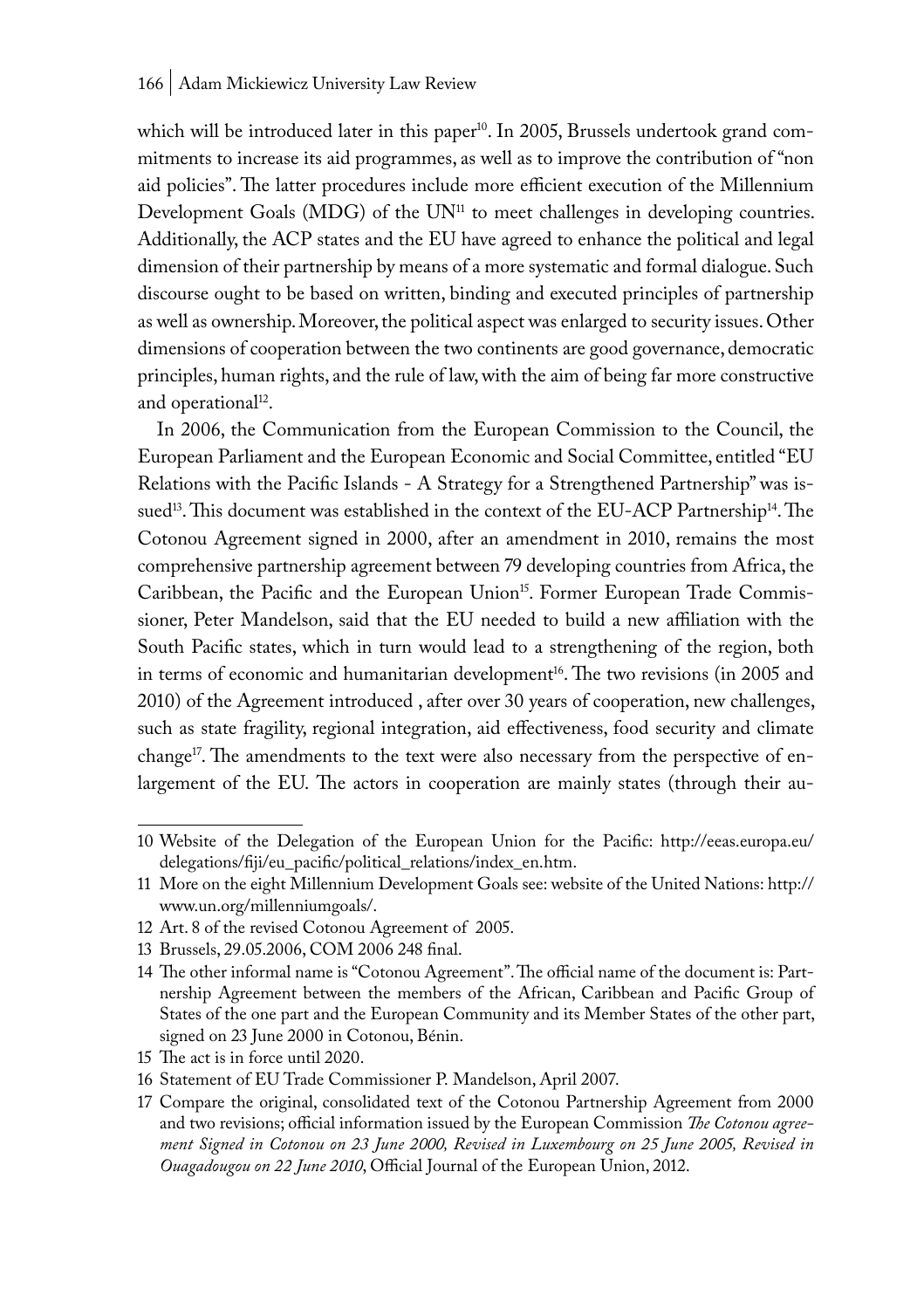thorities and/or organisations of states) as well as non-state actors (economic and social partners from the private sector, such as trade union organisations, civil society, etc.). It has to be added that all members of the Pacific Islands Forum (PIF)<sup>18</sup> are parties to the document. Such a comprehensive partnership between Europe and the South Pacific is based on three complementary pillars: development cooperation, economics and trade, as well as the political dimension<sup>19</sup>. Here, it is only worth recalling the trade relations between Brussels and the Pacific region. Exports to the EU from the South Pacific are dominated by coffee, coconut, caviar, fish and palm oil. Imports, in turn, to the Pacific are dominated by electrical machinery and equipment. Overall, trade relations between Brussels and the Pacific island states are on a very small scale both in absolute and relative terms<sup>20</sup>.

Another Joint Communication "Towards a renewed EU-Pacific development Partnership" pronounced in 2012 by the European institutions shows the great concern to establish close relations with "this region [as] an emerging foreign policy priority for both the EU and many of its strategic partners such as the US, Japan, China, Russia and India"21. The European Union, as a global player, aims at renewing and reinforcing the partnership beyond a donor-recipient connection. The funds coming from Brussels to the developing island states are called the European Development Fund (EDF). The first part of the programme took place in the years 1959–1964, while the latest one was indeed the Revised Cotonou Agreement (2008–2013)<sup>22</sup>. The tenth EDF covered an overall budget of 22 682 million Euros. The strategy is divided into two focal areas:

<sup>18</sup> PIF appears to be the most influential regional organization in the South Pacific, comprising 19 island states. See the website: http://www.forumsec.org.fj/pages.cfm/about-us.

<sup>19</sup> Website of the European Commission: http://ec.europa.eu/europeaid/where/acp/overview/ cotonou-agreement/index\_en.htm.

<sup>20</sup> For more on this subject, see the official EU reports on trade of the European Commission: http://ec.europa.eu/trade/policy/countries-and-regions/regions/pacific/ (20.05.2014). Read the schemes of the programmes presented by non-governmental organizations and branches of the public sector dealing with the aid to non-European countries, like the Pacific Institute of Public Policy with the headquarter in Vanuatu or British think tank, Overseas Development Institute. N. Soni N. and D. Brien, *Beyond Fish and Coconuts: Will the New EU Trade Policy Support Development in the Pacific Islands?* essay issued by the Overseas Development Institute in 2012; *Aid, Trade, Charade?* Discussion paper No. 14 by the Pacific Institute of Public Policy, June 2010.

<sup>21</sup> Art. 1 of Joint Communication to the European Parliament, the Council, the European Economic and Social Committee and the Committee of The Regions: Towards a renewed EU-Pacific development Partnership, 2012/06.

<sup>22</sup> EDF editions with the appropriated legal basis in the form of an agreement: First EDF: 1959– 1964, Second EDF: 1964–1970 (Yaoundé I Convention), Third EDF: 1970–1975 (Yaoundé II Convention), Fourth EDF: 1975–1980 (Lomé I Convention), Fifth EDF: 1980–1985 (Lomé II Convention), Sixth EDF: 1985–1990 (Lomé III Convention), Seventh EDF: 1990–1995 (Lomé IV Convention), Eighth EDF: 1995–2000 (Lomé IV Convention and the revised Lomé IV), Ninth EDF: 2000–2007 (Cotonou Agreement), Tenth EDF: 2008–2013 (Revised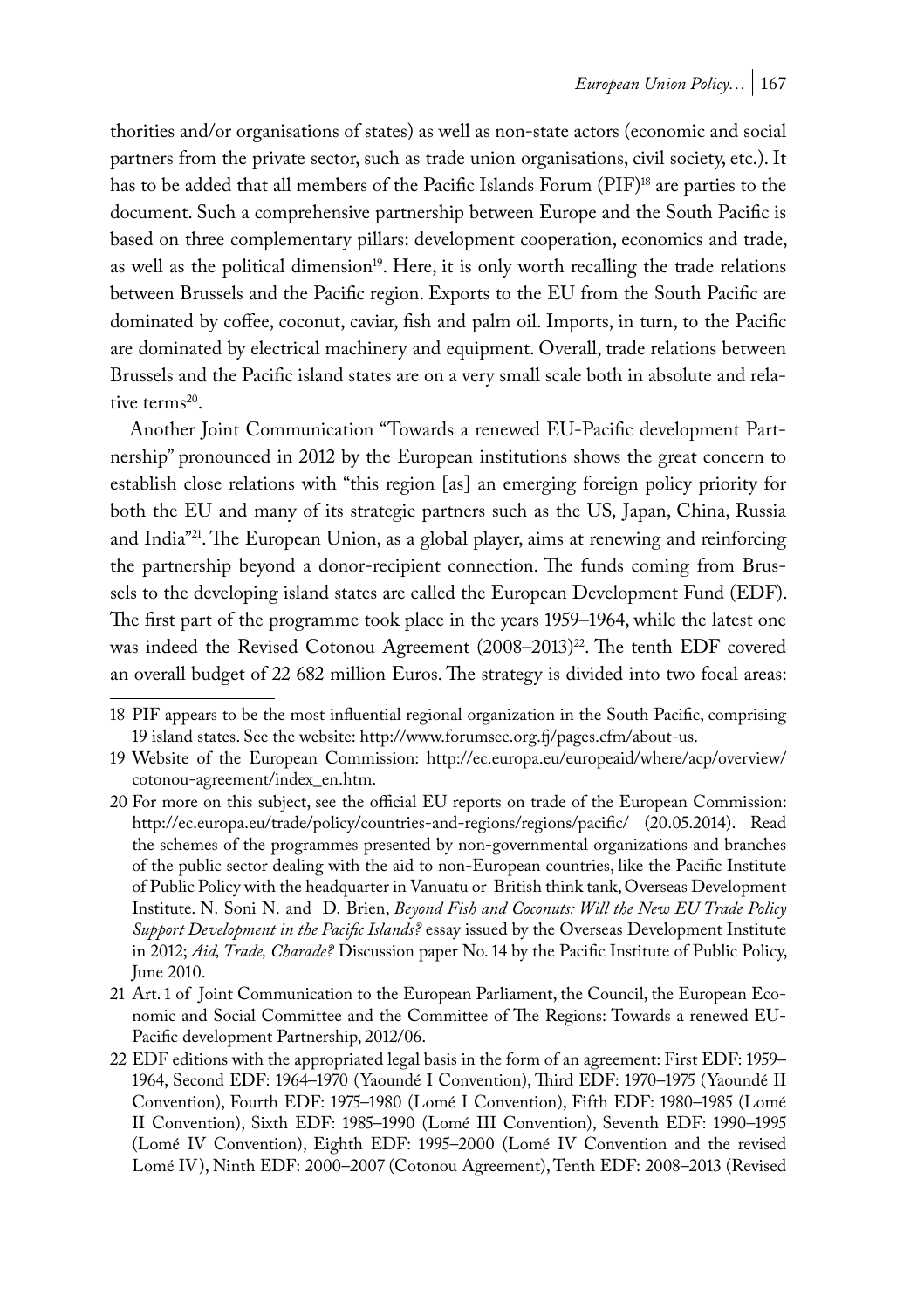Sustainable Management of Natural Resources and Environment, and Regional Economic Integration<sup>23</sup>. The European Development Fund remains the main instrument for providing EU aid for development cooperation with the Pacific<sup>24</sup>.

# **Legal and extrajudicial measures**

However, two previously mentioned Communications do not possess legally binding power over the forthcoming and indeed desired cooperation between those two continents. The documents themselves, as acts issued by one of the European Union institutions, cannot bind the organization nor any Member State. Therefore, values and norms written in the Communications are only guidelines, advice on which direction the EU is going, as well as guidance for its members. One may charge for the usage of extrajudicial methods and not for so-called hard law means. The latter ones are final, binding and for this reason, states are not willing to apply them to such international duties, which will be executed according to the norms of international law. The soft law measures of cooperation, in turn, like the Communication mentioned above, are less formal, and more suitable and flexible for any party in international relations. They are far quicker to achieve, allowing clever forms of implementation and finally, those methods appear to make things easier when it comes to reaching conclusions. For these reasons, at the beginning of collaboration, when entities are just entering into close cooperation, it is more likely and proper for them to start with non-binding  $\arctanes^2$ .

Relatively, there are many European programs aimed towards the poor, developing island states, including non-binding statements, official warnings and reactions to the situation in the South Pacific region. It is worth mentioning a few of them as it becomes obvious that EU relations with this subcontinent meaningfully differ. "The European Union would like to convey its deepest sympathy and solidarity with the people of

Cotonou Agreement). From the website of the European Commission: http://europa.eu/legislation\_summaries/development/overseas\_countries\_territories/r12102\_en.htm (19.05.2014).

<sup>23</sup> Regional Economic Integration is also a part of "The Pacific Plan". Such regional strategy was introduced for strengthening cooperation and integration between the Pacific island countries, in the process of regionalization. The main international organization responsible for this international phenomenon was the PIF, mentioned above. See the website of the Pacific Islands Forum Secretariat: http://www.forumsec.org/pages.cfm/strategic-partnerships-coordination/pacific-plan; the exact data on the funds used in the EDF, see: http://eeas.europa.eu/ delegations/fiji/eu\_pacific/political\_relations/agreements/index\_en.htm.

<sup>24</sup> For more detailed information about the programme and the fund, see: Pacific Region – European Community Regional Strategy Paper and Regional Indicative Programme for the Period 2008 – 2013, signed in Strasbourg on 15 November 2008; website of the Summaries of the EU Legislation: http://europa.eu/legislation\_summaries/development/ overseas\_countries\_territories/r12102\_en.htm.

<sup>25</sup> J. Sutor, *Leksykon dyplomatyczny*, Warsaw 2010, p.104.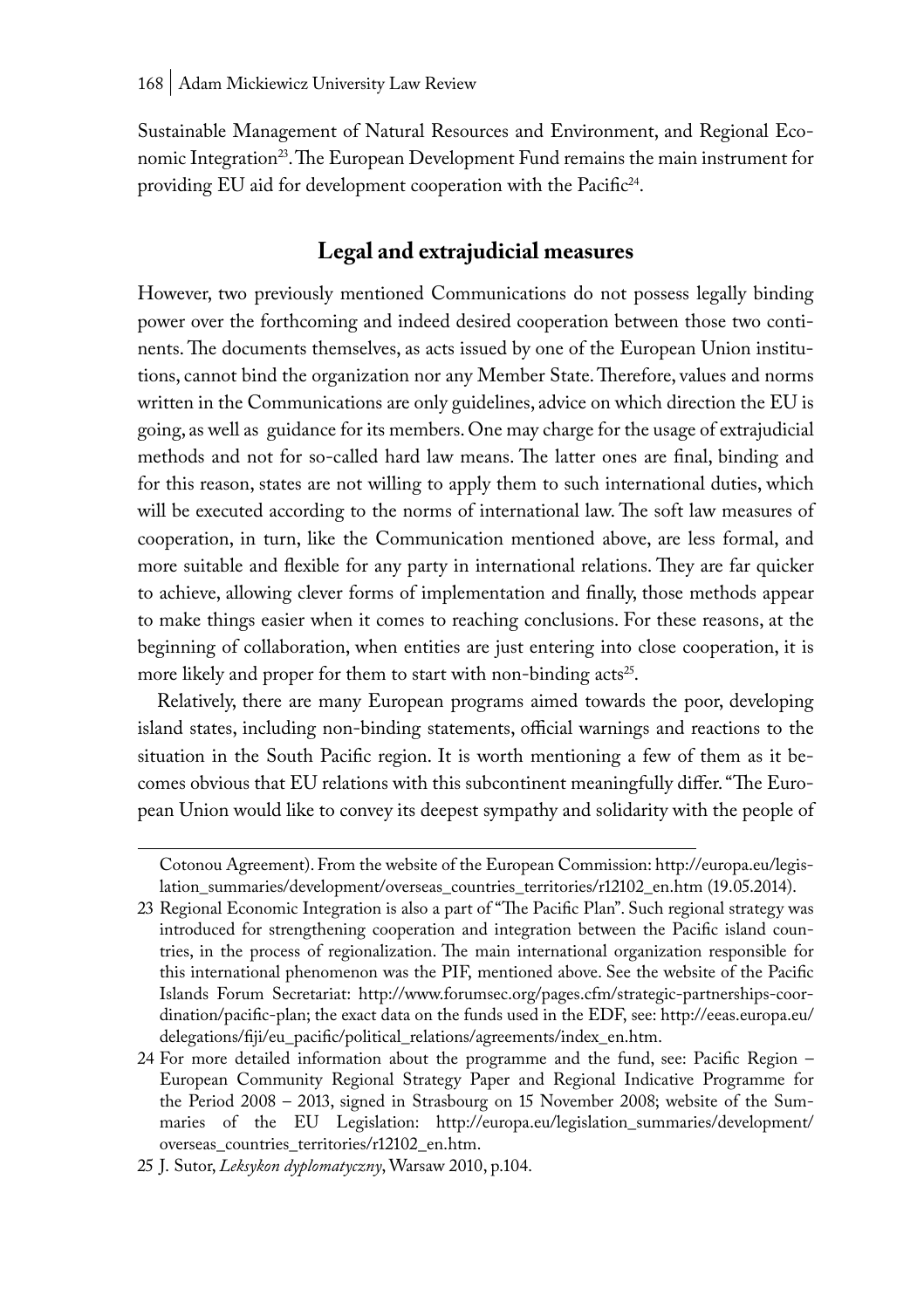Tonga affected by this natural disaster." said Ambassador Andrew Jacobs from the EU Delegation for the Pacific after channelling European financial aid to the Government of Tonga in April 2014<sup>26</sup>. Next, Adapting to Climate Change and Sustainable Energy (ACSE) appears to be another unique area of collaboration. In February 2014, the European Union signed a financing agreement with the Pacific Islands Forum Secretariat to help the 15 Pacific ACP countries in adapting to climate change, reducing their reliance on fossil fuels and finally with capacity building<sup>27</sup>. Illegal fishing and illegal purchasing of the national fishing zones is another big problem for the poor island countries<sup>28</sup>. The European Commission, in its official warning issued in June 2014, highlighted that Papua New Guinea was not doing enough to fight against illegal, unreported and unregulated (IUU) fishing, that it lacks a system of sanctions and has deficiencies in controlling and surveillance of fisheries<sup>29</sup>. Last but not least, the European Instrument for Democracy and Human Rights (EIDHR) is the main tool for the promotion of human rights around the world, including Pacific ACP partners. The EU and those island states are engaging in a comprehensive and deep political dialogue on human rights, rules of law and democracy in a global context. The initiative had a  $\epsilon$ 1.1 billion budget in the years 2007–2013. This mechanism is indicative of the EU's conviction that the reduction of poverty is the main goal of its overseas development mission. And for this reason, it will only be achieved in a democratic structure, using legal methods, where human rights are respected and upheld<sup>30</sup>.

# **Conclusion**

The second decade of the 21st century calls into question fossilized international relations, the primacy of the Euro-Atlantic community and indeed does "pivot" or "rebalance" the world's economic, political and military resources towards the Pacific region<sup>31</sup>.

<sup>26</sup> *European Union contributes towards rehabilitation work in Tonga,* leaflet issued by Secretariat of the Pacific Community, 8.04.2014.

<sup>27</sup> *European Union and Pacific Islands Forum Secretariat sign a FJ\$90.8m. programme on climate change*, Joint Press Release from the European Union and the Pacific Islands Forum Secretariat, 27.02.2014.

<sup>28</sup> M. Jędrusik, *Wyspy tropikalne; W poszukiwaniu dobrobytu*, Warsaw 2005, p. 155–159.

<sup>29</sup> *Commission warns Philippines and Papua New Guinea over insufficient action to fight illegal fishing*, Press release by the European Commission, 10.06.2014.

<sup>30</sup> Website of the Delegation of the European Union for the Pacific: http://eeas.europa.eu/ delegations/fiji/eu\_pacific/political\_relations/political\_framework/index\_en.htm.

<sup>31</sup> B. Ghoshal, *The Russian Pivot to Asia Pacific*, issue brief no. 242 for the South Asian think tank The Institute of Peace and Conflict Studies, November 2013; J. Parello-Plesner, *Grading Europe in the Asia-Pacific: European Foreign Policy Scorecard* 2013, in: "Asia Pacific Bulletin, No 203, 28.02.2013; H. Takkula, *EU relations with Asia-Pacific partners 'increasingly important'*, "Parliament Magazine" 4.11.2013.